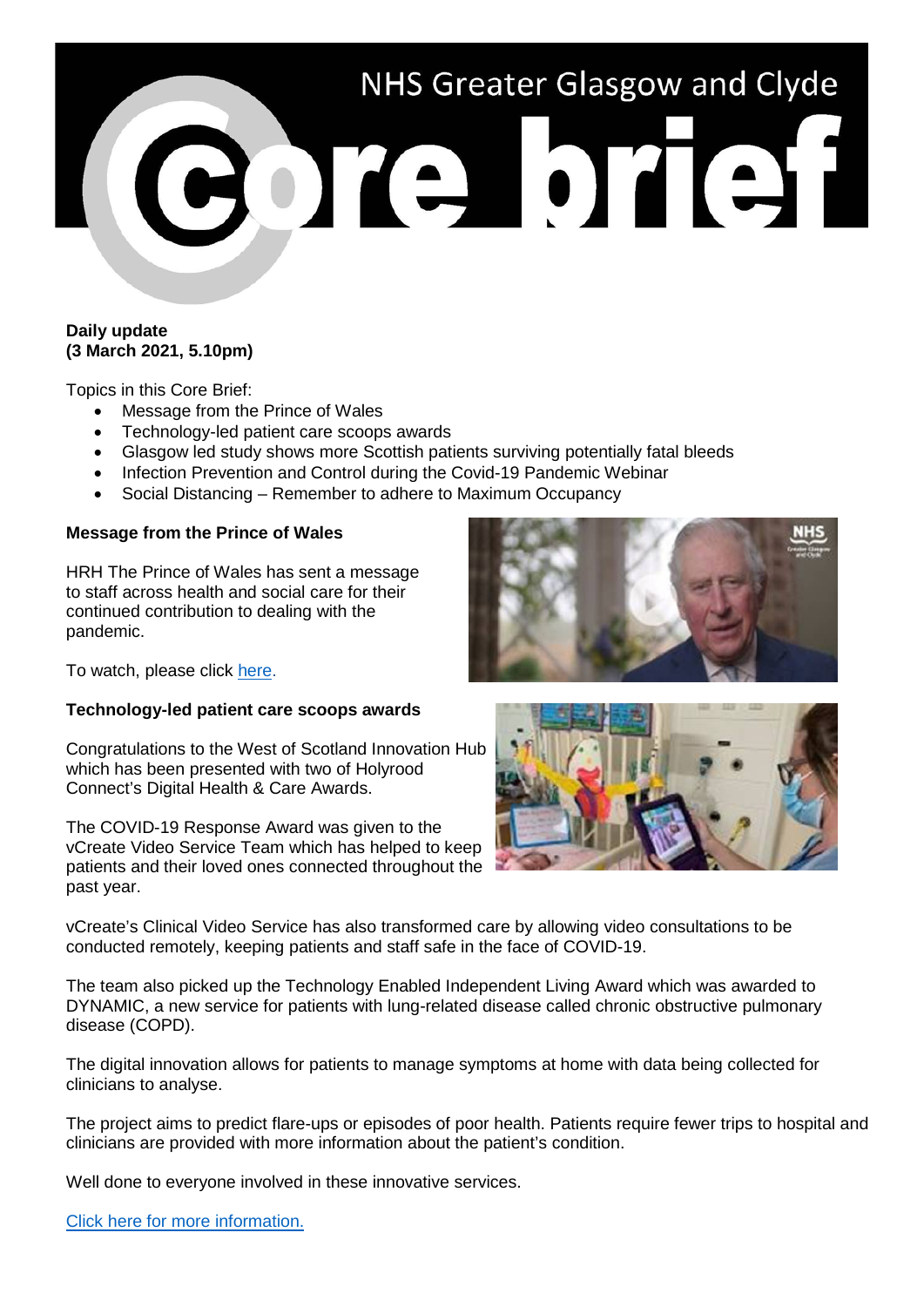## **Glasgow led study shows more Scottish patients surviving potentially fatal bleeds**

Great strides have been made across Scotland in the treatment of upper GI (gastrointestinal) bleeding with Glasgow Royal Infirmary at the forefront.

A study led by specialists at GRI and Glasgow University, has reported more patients in Scotland are surviving serious upper gastrointestinal bleeds.

The study, published in Alimentary Pharmacology & Therapeutics, reported that the mortality of almost



130,000 patients who were admitted to Scottish hospitals with this common medical emergency fell from 10.1% to 7.9% over a fifteen-year period.

Professor Adrian Stanley, Consultant Gastroenterologist and senior author of the study, said: "Despite the rising average age of Scottish patients presenting with upper GI bleeding over this 15-year period, mortality fell by 22% over the same time.

"We believe there are a number of reasons why more people are surviving compared to 15 years ago. These include research and developments in optimal resuscitation techniques and blood transfusion strategies, early access to endoscopy to treat active bleeding, and the use of intravenous medication to reduce stomach acid.

"There was also a significant reduction over the study period in the length of hospital stay for patients, from 3.9 to 2.1 days. This is good news for patients, as most would rather recuperate at home when it is safe to do so."

Thanks and well done to the team!

# **Infection Prevention and Control during the Covid-19 Pandemic**

Staff are invited to attend a free webinar on Infection Prevention and Control during the Covid-19 Pandemic - Supporting, Valuing and Listening to Health and Social Care Workers, which has been developed by NES, ARHAI Scotland and the Scottish Government.

The webinar will give staff the opportunity to put any concerns and questions to a panel of clinical experts and frontline staff. They will provide the latest information on infection prevention and control measures and the scientific base that underpins them. We will share intelligence on the routes of transmission, including the new variants of Covid-19, and will highlight how different interventions prevent transmission.

The webinars will last for 90 mins: 45 mins presentations / 45 mins Q&A session with a panel of experts and you can choose from the following dates:

- Tuesday 09 March 2021, 1.30pm 3:00pm
- Wednesday 17 March 2021, 10:00am 11:30am

To take part in the webinar please register at the following link: [https://learn.nes.nhs.scot/28079/coronavirus-covid-19/protecting-yourself-and-your-workplace](https://learn.nes.nhs.scot/28079/coronavirus-covid-19/protecting-yourself-and-your-workplace-environment#webinars)[environment#webinars](https://learn.nes.nhs.scot/28079/coronavirus-covid-19/protecting-yourself-and-your-workplace-environment#webinars)